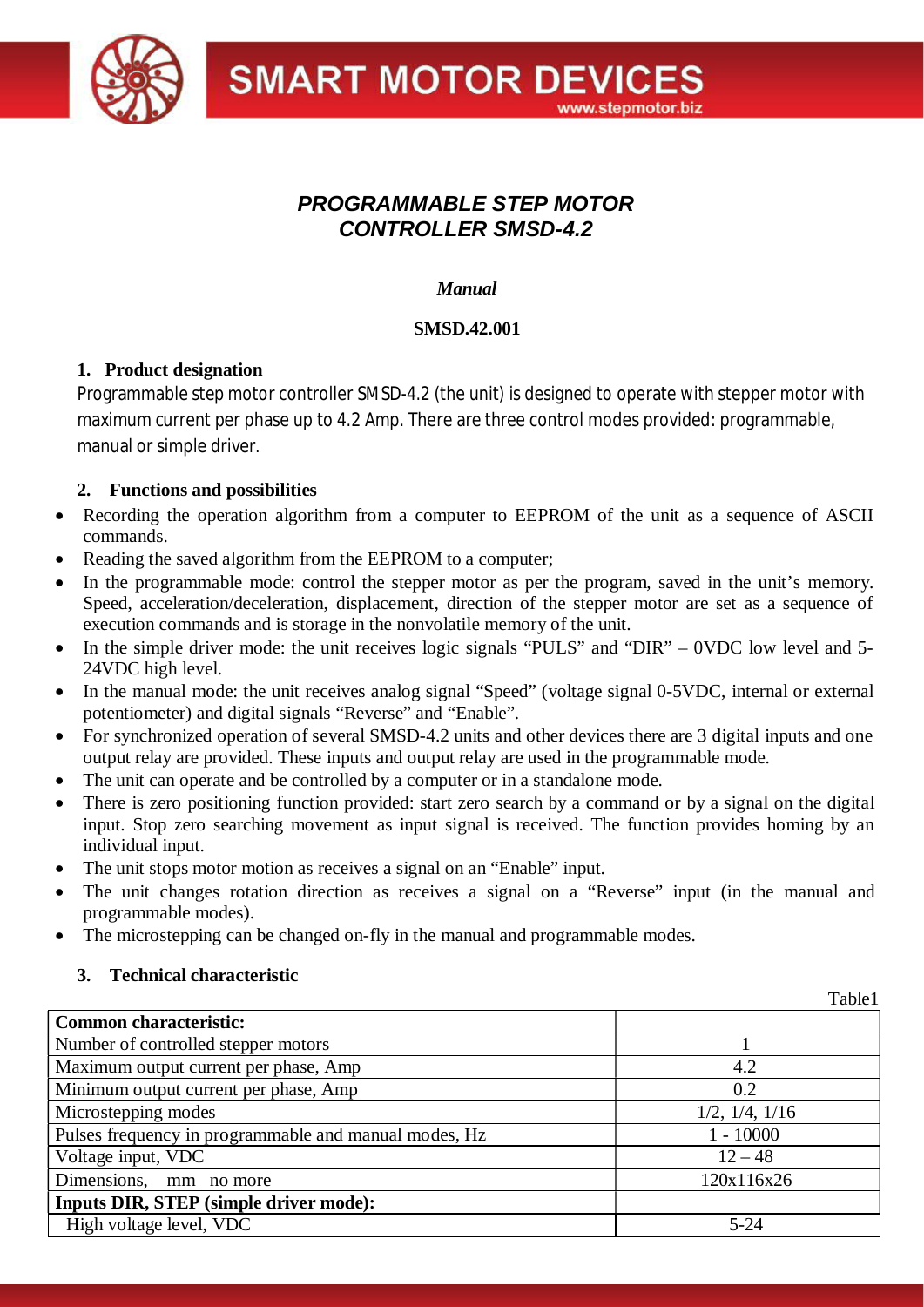

# **SMART MOTOR DEVICES**

| (Please, connect current-limiting resistance when use high level voltage<br>more, than 5VDC: 1 KOhm for 12VDC, 2 KOhm for 24VDC) |         |  |  |
|----------------------------------------------------------------------------------------------------------------------------------|---------|--|--|
| Low voltage level, VDC                                                                                                           | $0 - 1$ |  |  |
| Input resistance, KOhm no less                                                                                                   | 3.0     |  |  |
| Digital inputs EN, Reverse, BX1, BX2:                                                                                            |         |  |  |
| Contact to GND                                                                                                                   |         |  |  |
| <b>Communication interface - USB, virtual COM RS232:</b>                                                                         |         |  |  |
| - baud                                                                                                                           | 9600    |  |  |
| - bits                                                                                                                           | 8       |  |  |
| - parity                                                                                                                         | even    |  |  |
| - stop bit                                                                                                                       |         |  |  |
| <b>Additional output «5VDC»:</b>                                                                                                 |         |  |  |
| Voltage, VDC                                                                                                                     |         |  |  |
| Maximum load current, mAmp                                                                                                       | 20      |  |  |
| Resistance, Ohm                                                                                                                  | 27      |  |  |

# **Environmental Conditions:**

Ambient Temperature: -25…+50°C Humidity: 90% RH or less upon condition  $+25^{\circ}$ C Condensation and freezing: none Pressure: 650…800 mm of mercury

#### **Dimensions:**

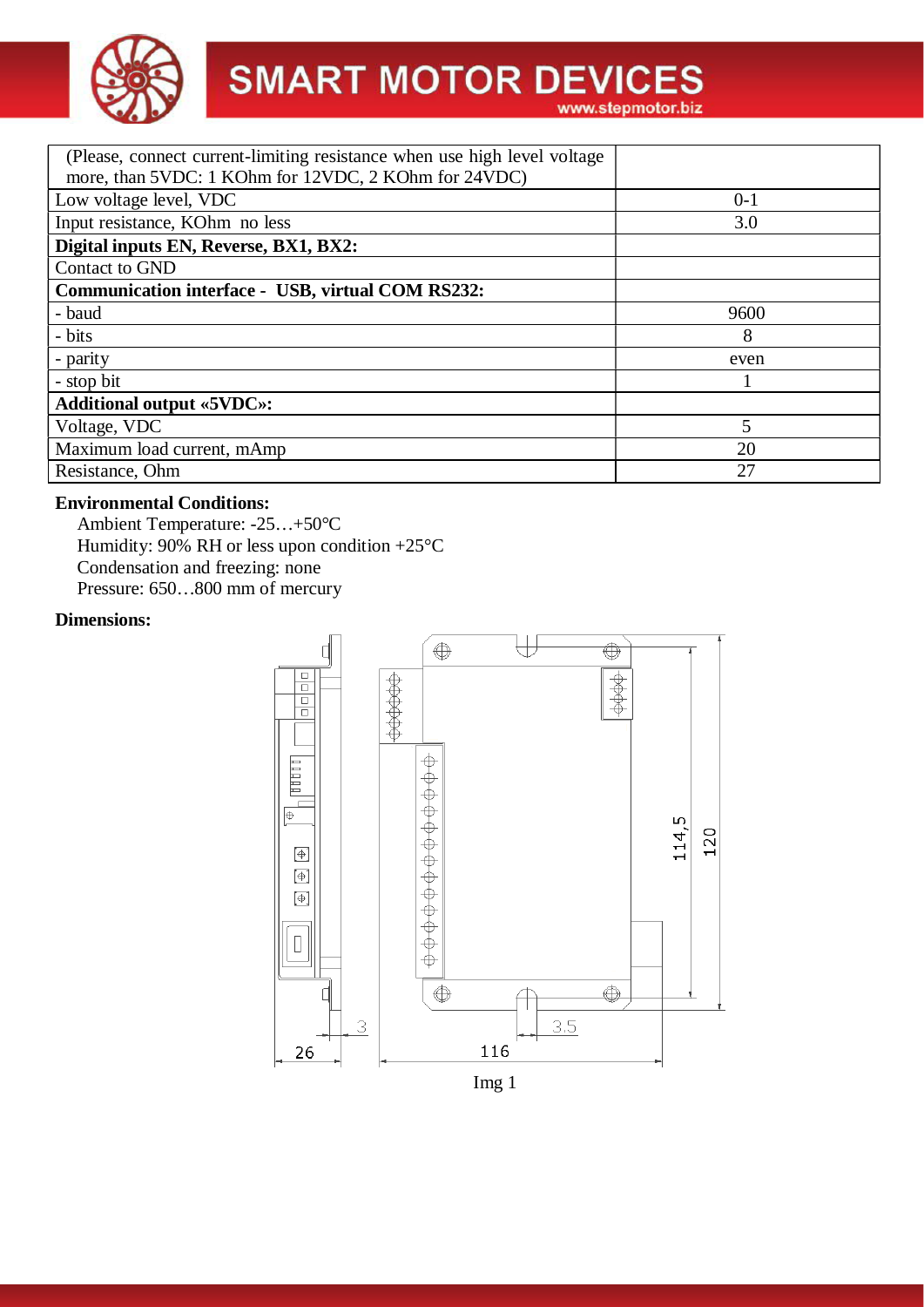

# **4. Construction**



img 2

SMSD-4.2 is designed as a circuit plate with electronics elements, installed on a heatsink plate and covered with a metal case. Besides electronic components, there are indicating and control elements, connection terminals and connectors on the board:

- terminal screws for power supply, stepmotor windings and control circuit connection;
- · USB plug for a computer connection;
- · control buttons "Reset", "Homing", "Start";
- internal preset potentiometer «V» to adjust speed in the manual mode.
- connector "  $\pm$  " for an external potentiometer connection to control motor speed in the manual mode;
- LED for indication of the controller status;
- switches SW1 SW2 to set the operation mode;
- switches SW3 SW5 to set the microstepping mode;
- · internal potentiometer to adjust output current.

# **5. Assembly and connection**

Please, learn this manual carefully before connection and assembly.

Please, wire just when power is off. Do not attempt to change wiring while the power is ON.

Please, provide a reliable contact in connection terminals. During wiring, please, observe the polarity and wire management.

## **Assembly and connection order**

1. Connect the SMSD-4.2 controller with stepper motor, switches and electric DC power supplier according to one of schemes shown on images 3-6.

2. Connect if necessary the SMSD-4.2 controller to a computer by an interface USB cable (included to the set).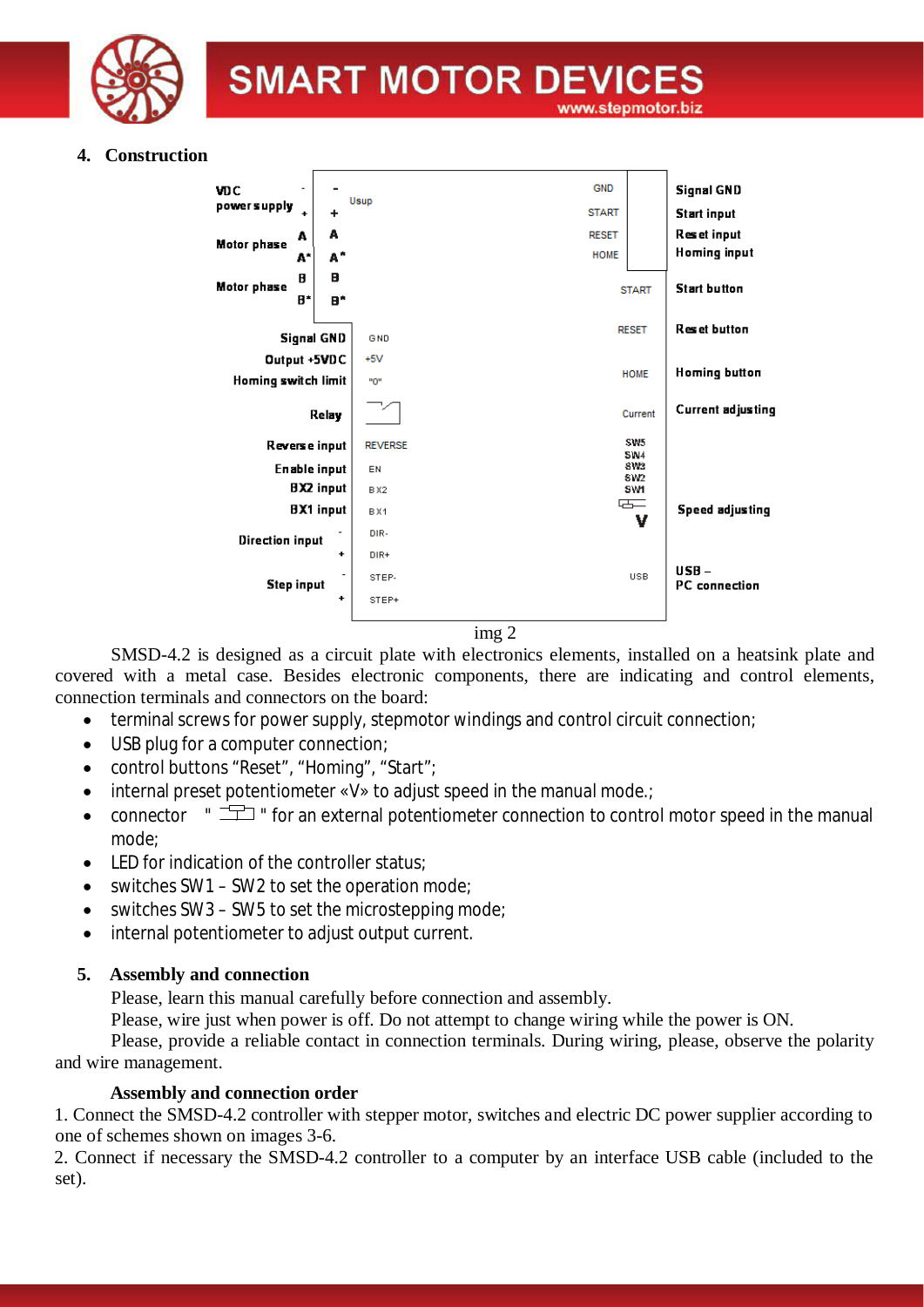

#### **Connection schemes**

The connection example in the programmable mode is on the image 3, in the simple driver mode – image 4, in the manual mode – image 5. The switch connection example is on the image 6.



Img 3 Programmable mode – connection example



Img 4 Simple driver mode – connection example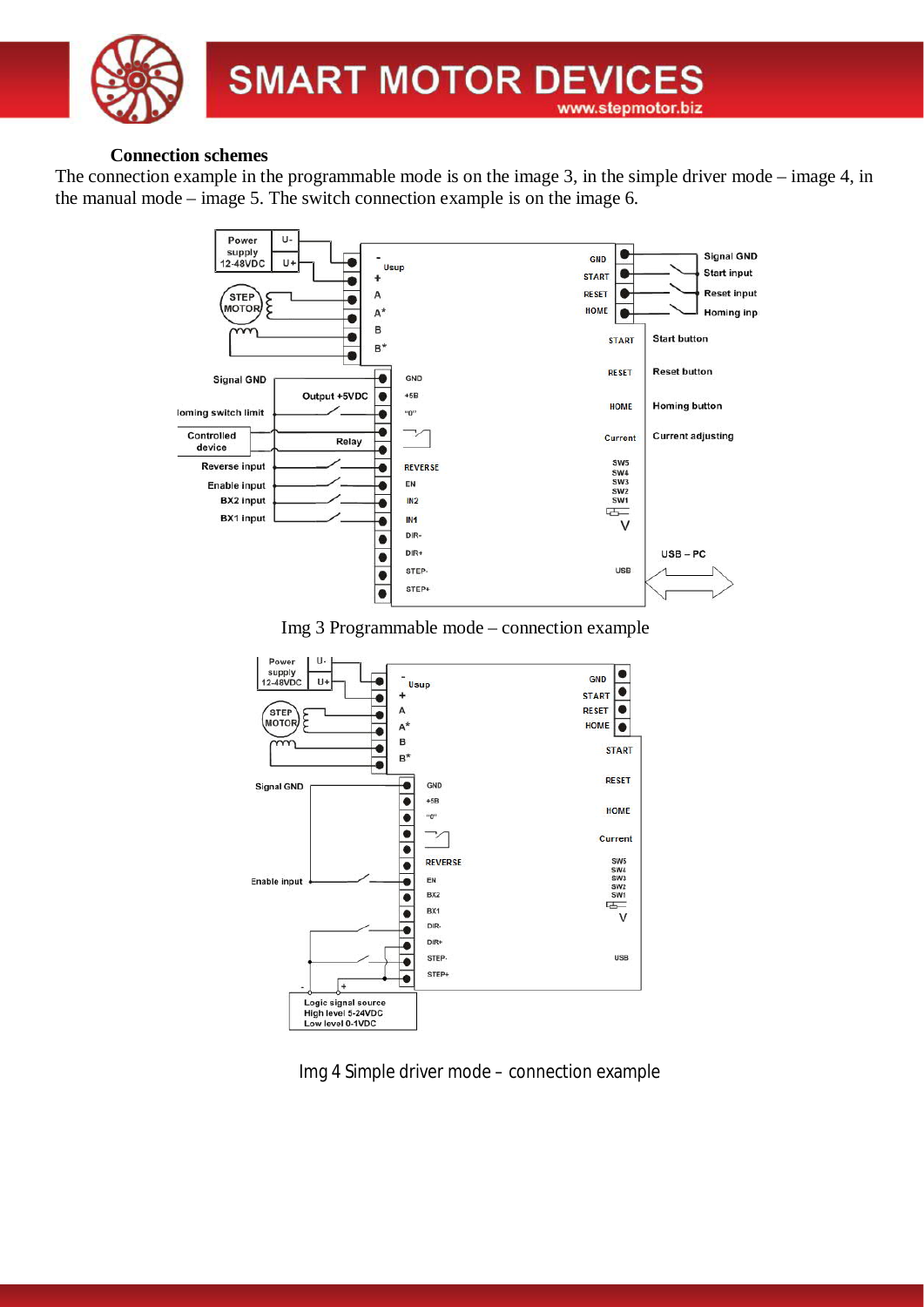



Img 5 Manual mode – connection example



Img 6 NPN switch connection example

## **Motor connection**

The SMSD-4.2 controller provides operation with 2 or 4-phase stepper motors, 4, 6 or 8 wires. Winding connection examples are in the table 2. Connect step motor wires to A, A\*, B and B\* terminals of SMSD-4.2.

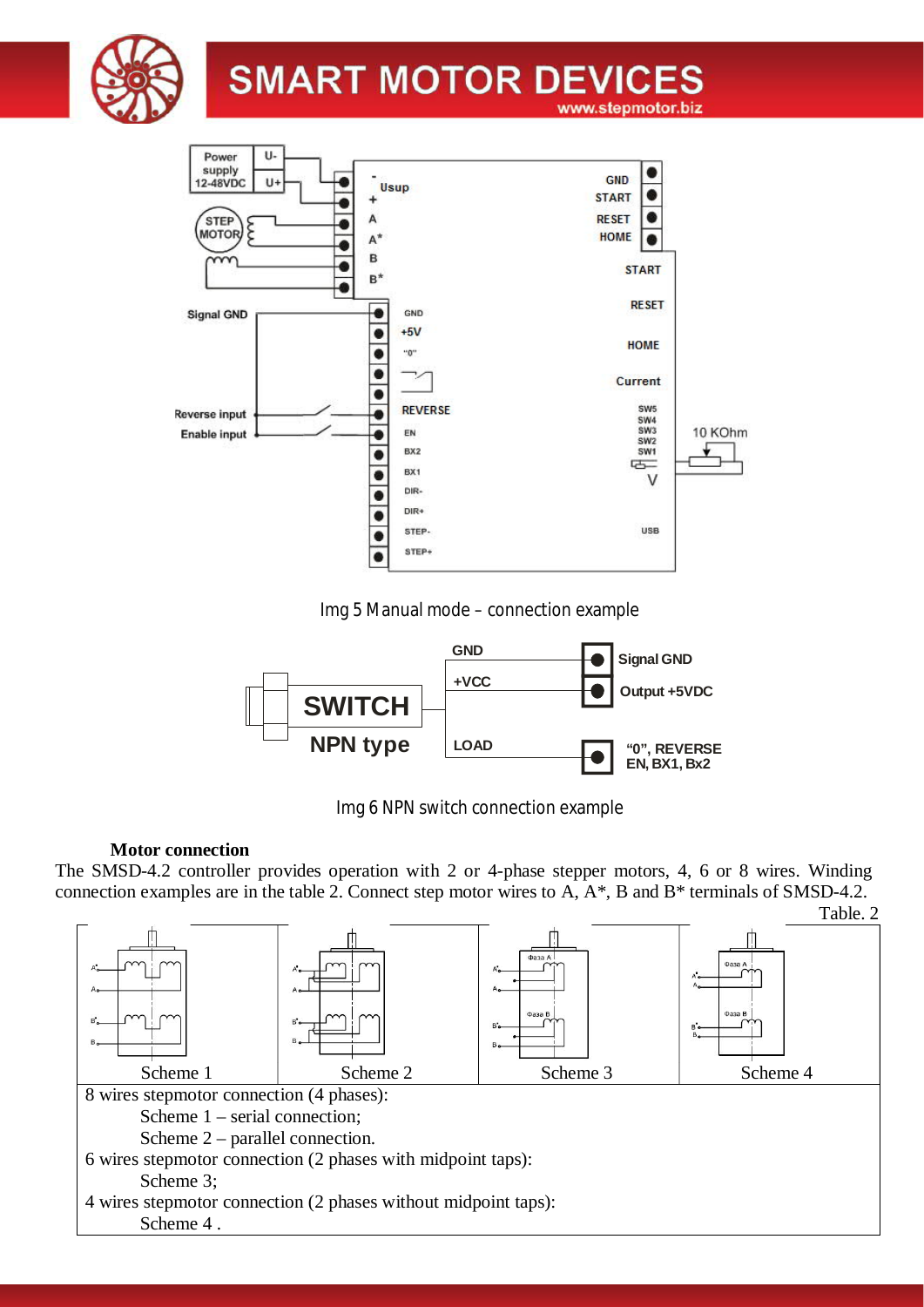

# **6. Before starting**

- 1. Make sure the power supply is turned off..
- 2. Choose the suitable operation mode and set microswitches SW1 and SW2 according to the table 3.

Table .3

 $T<sub>o</sub>$  kla  $\Lambda$ 

| Operation     | Microswitch |            |                                                                         |  |
|---------------|-------------|------------|-------------------------------------------------------------------------|--|
| mode          | SW1         | SW2        | Control                                                                 |  |
| Programmable  | ON          | <b>ON</b>  | As per the preset motion algorithm, saved in the controller's memory.   |  |
|               |             |            | Algorithm consists of a sequence of commands – simple instructions.     |  |
| Simple driver | <b>OFF</b>  | <b>ON</b>  | Pulse and Dir logic signals – low and high level voltage.               |  |
| Manual        | ON          | <b>OFF</b> | Speed is adjusted by a potentiometer or analog signal 0-5VDC, direction |  |
|               |             |            | is changed by a logic signal (pulse).                                   |  |

3. Choose suitable microstepping mode and set microswitches SW3 and SW4 according to the table 4. The new microstepping in the simple driver mode is applied after RESET (by button or input signal).

|                 |            |                             |                  | 1 aug 4 |
|-----------------|------------|-----------------------------|------------------|---------|
|                 |            | $\sqrt{ }$<br>∽             |                  | 10      |
| SW <sub>3</sub> | NN<br>vi 1 | $\bigcap\mathbf{N}$ T<br>ັ້ | OFF              | OFF     |
| SW <sub>4</sub> | NN<br>UIN  | OFF                         | $\cap$ NI<br>UI. | ∩FF     |

4. Make wiring according to the section 5 "Assembly and connection".

5. Set suitable for the stepper motor current per phase. Please, use the potentiometer "Current" on the board of the controller. Adjust current according image 7. The output current, set by the potentiometer, should be set according to the motor's description. Low current leads to a weak torque of the motor, high current leads to the motor heating and can damage the motor.



Img 7 Output current adjusting

6. If necessary, connect the SMSD-4.2 controller to a computer by the USB cable, which is supplied with the unit.

7. Check wiring once again and turn on the power supply.

8. If the operation mode should be changed after power on, set SW1 and SW2 according to the table 3 and RESET the controller (by button or input signal).

If the microstepping mode should be changed after power on, set SW3 and SW4 according to the table 4. In the programmable and manual mode new microstepping applies at once. In the simple driver mode it is necessary to RESET controller to apply new microstepping mode.

9. To control the stepper motor:

 - **In the simple driver mode** (connection example on the image 4) set the required sequence of logic signals "STEP" and "DIR" according to the scheme below (image 8).

One step (or microstep) executes as the front edge of the voltage pulse on the "STEP" input. Direction switches by changing voltage level on the "DIR" input.

The motor can be stopped by the active signal on the "EN" input (clean contact of EN and GND).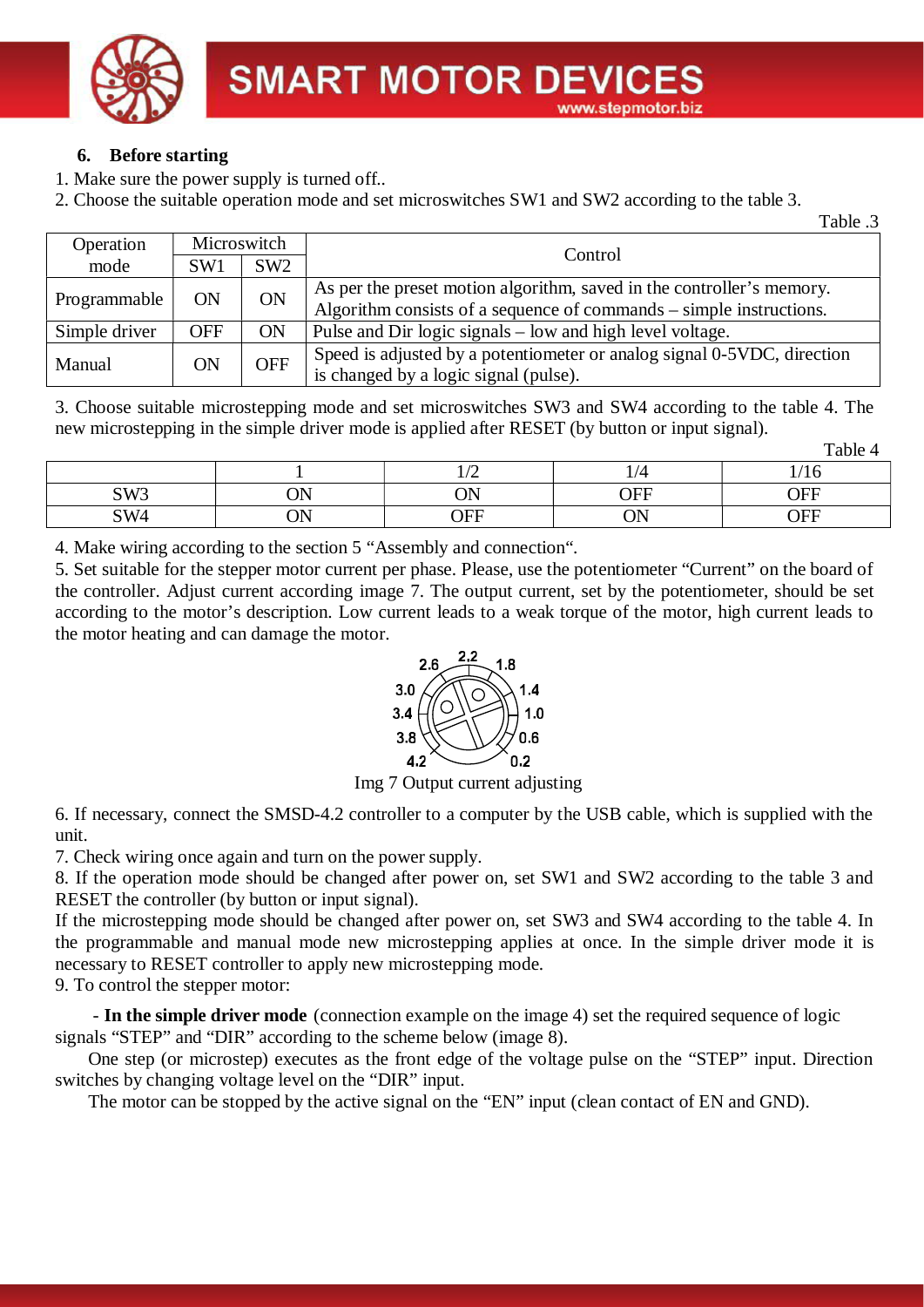



Img 8 STEP and DIR input signals

**- In the manual mode** (connection example on the image 5) adjust speed by the potentiometer or analog signal 0-5VDC. The motor speed is changed by the internal potentiometer "SPEED" when jumper "  $\equiv$   $\equiv$  " is closed. To connect external potentiometer set the minimum speed by internal potentiometer, remove jumper "  $\pm$  and connect on this place external potentiometer 10 KOhm. To adjust speed by the analog signal set the minimum speed by internal potentiometer, remove jumper " $\equiv$ " and connect on this place contacts of analog signal source ("0V" at the cover side, "+V" at the heatsink bottom side).

In the manual mode information of current speed of the motor is available via communication interface as the ASCII string. To change direction set signal to the "REVERSE" input – contact "REVERSE" and logic "GND". Direction changes as the front edge of the signal.

**- In the programmable mode** to control via a computer the USB cable connection should be provided. For a standalone operation the executing program should be saved via USB (virtual RS-232), after that the USB cable can be disconnected. For virtual RS-232 communication the special driver USB-RS-232 should be installed to the computer. Please, download the package with the driver and SMC-Program from our web-site http://www.stepmotor.biz/program/smc\_program.rar. Save on a computer hard drive, unpack the archive and launch the installation file CP210x VCP Win2K XP S2K3.exe (it is located in folder "smc\_program\driverusb-com\CP210x VCP Windows" of the downloaded package). Please, follow the instructions during the installation progress. As a result when the controller is connected to the PC, the additional program COM-port appears (CP2102 USB to UART Bridge Controller).

The availability and the number of new port can be checked in windows device manager (Windows XP: On the desktop rightclick on My Computer and click Properties or open the Control Panel and double-click the System icon. In the System Properties window click the Hardware tab. In the Hardware tab click the Device Manager button) – image 9. This COM-port should be used for communication with SMSD-4.2 controller. The port properties should be set in a terminal program according to the table 1. As a terminal program SMC\_Program or some other software (software should provide RS-232 ASCII communication) can be used. The program is available and supplied with the SMSD-4.2 controller.

**Saving execute program with SMC\_Program**

The program should be copied to the hard drive of the computer. Unpack the program pack. SMC\_Program doesn't require registration and installation. The write read operations should be allowed in the program folder (carefully check for windows vista and windows 7).

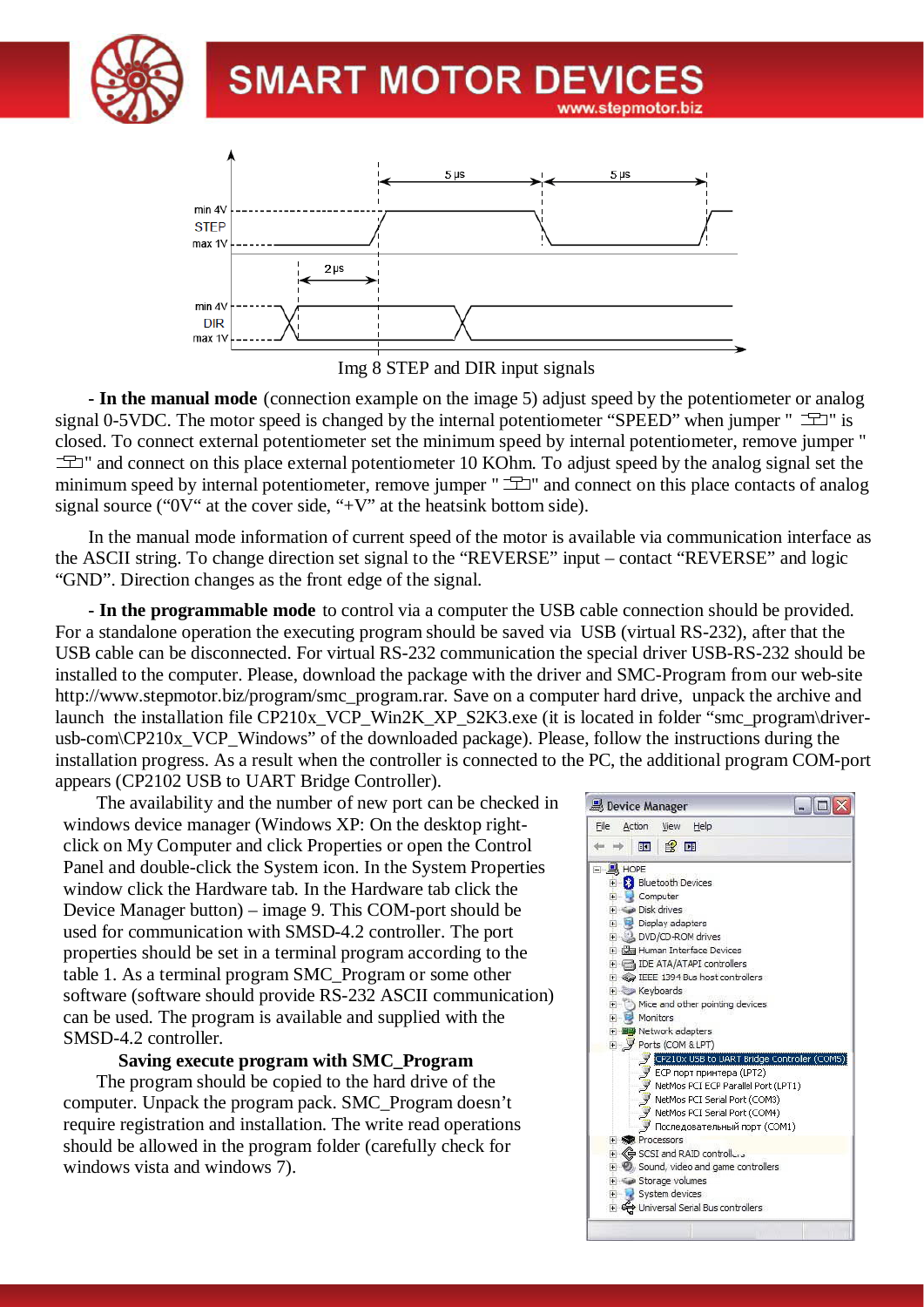

| SMC_Program - ver.3.0.4E<br>File Port settings Program settings Info<br>Chose port<br>舂<br>$1 \Box$<br>Port settings<br>Scale: 1 MM = 1 steps:<br>Units:<br><u>. 181</u><br>Chose port number<br>$C_{CD}$<br>C Com 1<br>C Dther (5 - 255)<br>$C$ Com 2                                                                                                                                                                                                                                                                                                               | In<br>It<br>$\lim g 12$<br>proper<br>"Port s<br>(image<br>port nu<br>13).                                                                                                                                                                                                                                                                                                                                                                                                                                                                                                                                                                                                                          |
|----------------------------------------------------------------------------------------------------------------------------------------------------------------------------------------------------------------------------------------------------------------------------------------------------------------------------------------------------------------------------------------------------------------------------------------------------------------------------------------------------------------------------------------------------------------------|----------------------------------------------------------------------------------------------------------------------------------------------------------------------------------------------------------------------------------------------------------------------------------------------------------------------------------------------------------------------------------------------------------------------------------------------------------------------------------------------------------------------------------------------------------------------------------------------------------------------------------------------------------------------------------------------------|
| 5<br>$\div$<br>$C$ Com 3<br><b>OK</b>                                                                                                                                                                                                                                                                                                                                                                                                                                                                                                                                | img 13                                                                                                                                                                                                                                                                                                                                                                                                                                                                                                                                                                                                                                                                                             |
| $\Box$ o $\times$<br>SMC_Program - ver. 3.0.4E<br>File Port settings Program settings Info<br>$1 \square \triangledown$<br>$2\square$<br>$3 \blacksquare \square$<br>F,<br>Units:<br>Масштаб: 1 мм = 1 шагов<br>$1$ MM $=$<br><i><u><b>Округление</b></u></i><br>G Steps<br>в меньшую<br>C Other units<br>сторону<br>Change<br>steps:<br>Motion<br>Mode (for smsd-3.0 only)<br>G Full step<br>Movement<br>200<br>C Microstepping<br>Permanent motion<br>Velocity<br><b>Direction</b><br><b>6</b> Forward<br>Maximum speed<br>200<br>C Backward<br>Start speed<br>200 | $\Box$ o $\times$<br>SMC_Program - ver. 3.0.4E<br>File Port settings Program settings Info<br>$2\Box$<br>睦<br>$3\square$<br>$1\Box$<br>Units:<br>Scale: 1 MM = 1 steps:<br>$1$ $m =$<br>Decreasing<br>G Steps<br>rounding<br>1<br><b>C</b> Other units<br>Change<br>steps<br>$N^2$<br>Команда<br>Start commands recording: 1 coordinal<br>$\mathbf{r}$<br>HHI<br>$\mathbf{H}$<br>Program begin<br>$\overline{V}$ 10000<br>$\overline{V_o}$ 2000<br>3<br>Set "Enable"<br>Start speed 2000 steps/sec<br>   10000<br>$\overline{d}$ 500<br>5<br>Speed 10000 steps/sec<br>$\alpha$<br>7000000<br>Acceleration 500<br>Move 7000000 steps<br>$\mathcal{P}_o$<br>$\mathbf{Z}$<br>Pause for 100000 ms<br>8 |
| Acceleration/Deceleration<br>Write and Start<br>C Acceleration:<br> 0 <br>Stop<br>C No acceleration<br>Start<br>Write<br>← Simple control mode<br>C Programming control mode<br>OpenPort<br>Close port<br>Coordinates: 1                                                                                                                                                                                                                                                                                                                                             | е.<br>$\mathbf{p}$<br>X<br>$\overline{9}$<br>Reverse<br>◎ 255<br>10<br>Move 7000000 steps<br>۰<br>11<br>v<br>Close relay<br>W<br><b>ok</b><br>Send<br>$\blacksquare$<br>▶<br>Clear all<br>II.<br>X Clear current string<br>C Simple control mode<br><sup>6</sup> Programming control mode<br>Close port<br><b>D</b> pen Port<br>Coordinates: 1<br>иткрыт порт. Поена, то ойт, стоятойт, т.,<br>CINULID, YOI                                                                                                                                                                                                                                                                                        |

Img. 10. SMC\_Program – control via simple panel

Img. 11. SMC\_Program – program assembling

In the simple control panel window (img 10) check the box 1, (coordinate  $1 - \text{img}.14$ ).



If the program is in the simple control mode (image 10) - input motor operation parameters (steps number, speed, acceleration, direction) and press the button "write" to record parameters to the controller and press the button "start" to start motion according to the recorded command sequence. Or press the button "Write and start" to record new parameters and start motion at the moment.

If the program is in the programming control mode (image 11) add to the command list:

- 1) «Start loading to the coordinate  $1\%$
- 2) Add commands to assemble the operation algorithm.
- 3) «End loading»  $\omega$
- 4) Press the button «send» under the command list.

Commands list and description are in the section 7. "Commands", and in the SMC\_Program manual.

After the commands sequence (operation algorithm) is recorded into the controller there are two possibilities: to continue control by the SMC\_Program or to use the controller in standalone mode. To start program executing in the standalone mode press the "Start" button or contact "Start" and "GND" at the controller frame.

#### **Saving execute program with other terminal program with RS-232 communication function**

Set the port number (check in the windows device manager, image 9), set port parameters according to the table 1. Input required commands sequence using the ASCII codes (table 5, 6; section 7).

ng. 9

is necessary to set port ties in SMC\_Program. Menu settings" > «Chose port» e 12) chose the connected umber and press "Ok" (image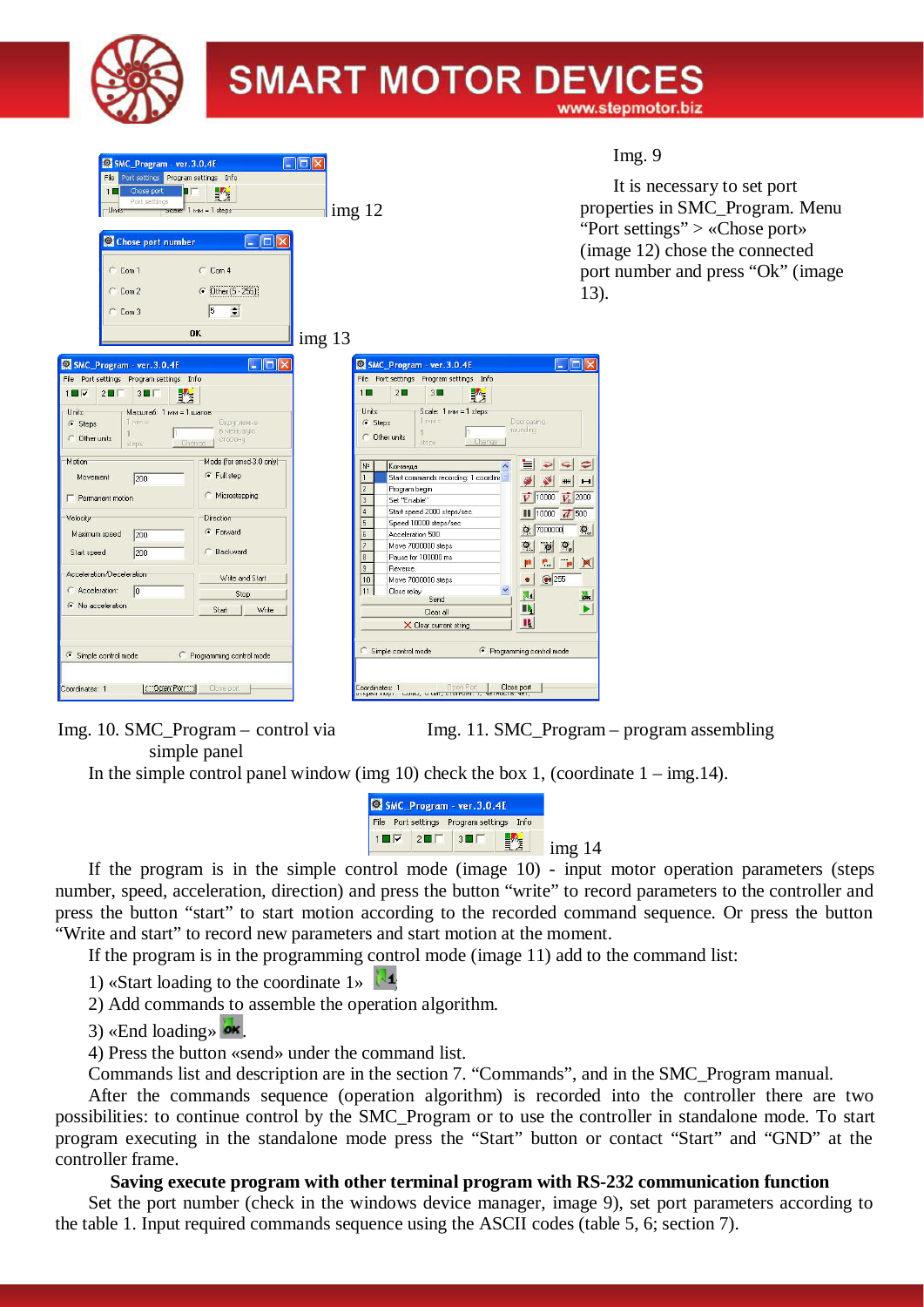

# **7. Commands**

Commands in the programmable mode should be byte-serial (character-serial) transferred. Every command should be completed with the ending character "\*". The ending character "\" instead of "\*" cancels previous bytes transfer (whole string). There is the commands list in the table 5 and 6. The SMSD-4.2 controller receives and checks every command after receiving the ending character "\*". Controller sends to the communication port a reply after receiving every command (successful or error command). All possible controller replies are presented in the table 7.

Table . 5

|   | Control commands: |                                                                                           |                                                                                                                |
|---|-------------------|-------------------------------------------------------------------------------------------|----------------------------------------------------------------------------------------------------------------|
|   | LD1               | Start loading to the controller – after the<br>command controller is in the loading mode. | Can be accepted if the controller in                                                                           |
|   | R <sub>D</sub> 1  | Read the command sequence from the<br>controller memory.                                  | the programmable standby mode.                                                                                 |
|   | ST <sub>1</sub>   | Start or stop the commands sequence<br>executing                                          | Start if the controller in the<br>programmable standby mode, stop<br>if the commands sequence is<br>executing. |
| 4 | <b>SP</b>         | Temporary stop the commands sequence<br>executing                                         | Can be accepted if the commands<br>sequence is executing.                                                      |

| Executing commands                                                                  |              |                                                                              |  |
|-------------------------------------------------------------------------------------|--------------|------------------------------------------------------------------------------|--|
| (accepted in the commands loading mode, executed one by one in the executing mode). |              |                                                                              |  |
|                                                                                     | <b>BG</b>    | Begin - start a new algorithm, the previous sequence is cleared.             |  |
| $\overline{2}$                                                                      | <b>ED</b>    | Complete executing commands sequence. After accepting this command the       |  |
|                                                                                     |              | controller records all transferred commands into the memory and turns to the |  |
|                                                                                     |              | standby mode.                                                                |  |
| 3                                                                                   | <b>DL</b>    | Forward motion                                                               |  |
| 4                                                                                   | DR           | <b>Backward motion</b>                                                       |  |
| 5                                                                                   | <b>RS</b>    | Reverse                                                                      |  |
| 6                                                                                   | AL(-)ddd     | Acceleration ddd: min = $-500$ , max = 500                                   |  |
| $\overline{7}$                                                                      | SDddddd      | Speed ddddd, max = 10000 steps/sec                                           |  |
| 8                                                                                   | SSdddd       | Start speed dddd, max = 2000 steps/sec                                       |  |
| 9                                                                                   | <b>MV</b>    | Continuous movement                                                          |  |
| 10                                                                                  | MVddddddd    | Move to ddddddd steps, $max = 10000000$                                      |  |
| 11                                                                                  | MH           | Indefinite movement, till signal to input BX1                                |  |
| 12                                                                                  | ML           | Indefinite movement, till signal to input BX2                                |  |
| 13                                                                                  | <b>HM</b>    | Indefinite movement, till signal to input "0" (zero limit switch)            |  |
| 14                                                                                  | SPddddddd    | Pause for ddddd ms, max = $10000000$                                         |  |
| 15                                                                                  | LL           | Set label for cycle operation                                                |  |
| 16                                                                                  | <b>JPddd</b> | Repeat from label ddd times, max=255. Set 2 commands JPddd to create endless |  |
|                                                                                     |              | cycle.                                                                       |  |
| 17                                                                                  | EN           | Set "enable" - turn on the motor                                             |  |
| 18                                                                                  | <b>DS</b>    | Set "disable" - turn off the motor                                           |  |
| 19                                                                                  | WL           | Indefinite pause, wait for a signal to input BX2                             |  |
| 20                                                                                  | WH           | Indefinite pause, wait for a signal to input BX1                             |  |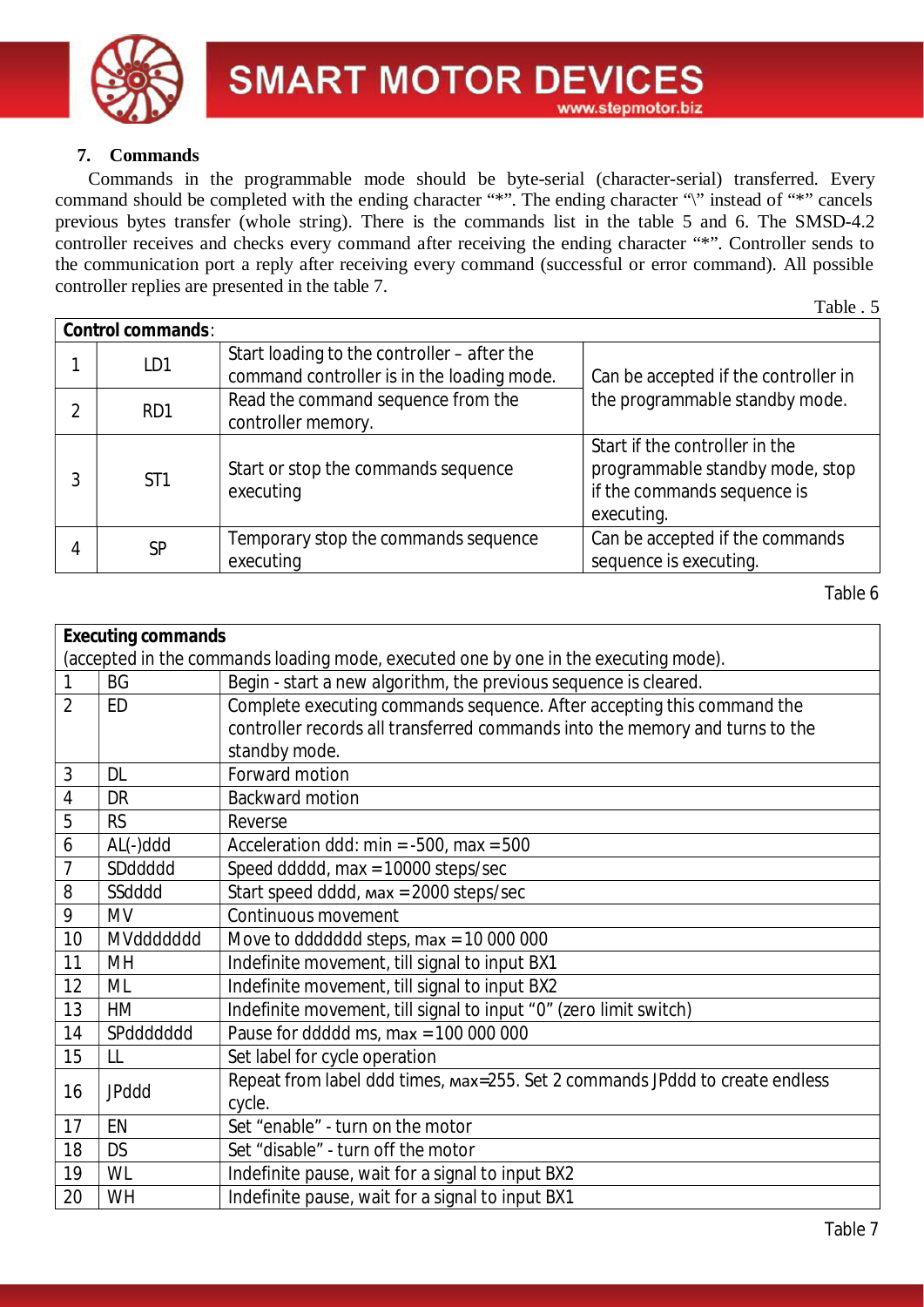**SMART MOTOR DEVICES** 



| Reply   | Description                                                                      |
|---------|----------------------------------------------------------------------------------|
| $E10*$  | The command successfully accepted                                                |
| $E13*$  | There is the error in the executing program                                      |
| $E14*$  | Program executing completed                                                      |
| $E15^*$ | Communication Error (check port parameters)                                      |
| $E16*$  | Command error (check controller mode or ASCII code of the command)               |
| $E19*$  | Command data error (check command data – integer, in allowed range, see table 6) |
|         |                                                                                  |

## **8. Programmable mode - submodes**

The smsd-4.2 controller goes in one of the submodes:

**Standby mode** – red color LED indicator.

The SMSD-4.2 controller goes to the standby mode in one of the next cases:

- ·After program executing completed;
- ·After program executing was stopped by command «ST1».
- After power on (if microswitches SW1=On and SW2=On);
- After "Reset" button or input activated (if microswitches SW1=On and SW2=On).

In the standby mode the SMSD-4.2 controller waits for one of the next event:

- ·Arrival one of the control commands from a computer (table 5, accepted commands are «LD1», «RD1»,  $\langle \mathbf{ST1}\rangle$ :
- Start executing program by pressing the button "Start" or input signal "Start" (connect "Start" and "GND");
- Start searching for a limit switch (zero position) by pressing the "Home" button or input signal "Start" (connect "Home" and "GND");
- ·Turn to the other operation mode: manual or simple driver mode (see section 6 and table 3).

## **Program executing mode** – blink red color LED indicator.

The SMSD-4.2 controller turns to the program executing mode and start motion algorithm from the standby mode in case of:

- "Start" button pressed or input activated (connect "Start" and "GND");
- Arrival the control command «ST1»;

The SMSD-4.2 controller turns back from program executing to the standby mode in case of:

- Executing program completed;
- Arrival the control command «ST1»;
- "Reset" button pressed or input activated (connect "Reset" and "GND").

The commands of the sequence (operation algorithm) are executed one by one, as they were recorder to the controller. The controller commutates motor windings according to the executing commands. At the same time SMSD-4.2 controls the inputs state for "BX1", "BX2", "EN", "Reverse", "0".

Active "EN" signal suspends and inactive signal resumes the program executing. Active "Reverse" signal changes motion direction (by the front edge). "BX1", "BX2" and "0" signals are handed according to the current executing command.

## **Waiting for an external signal submode** – red color LED indicator.

The SMSD-4.2 controller turns to this submode during program executing, as per the command "WH" or "WL" – waiting for an external signal. The controller suspends program executing till receiving active signal to input BX1 or BX2. As the signal arrives to BX1 or BX2 (as per the command) the controller resumes program executing.

#### **Commands loading to the controllers memory** – orange color LED indicator.

The SMSD-4.2 controller turns to this mode from the standby mode as receives the command "LD1". In the commands loading mode the controller accepts the executing commands only (table 6). After arriving the